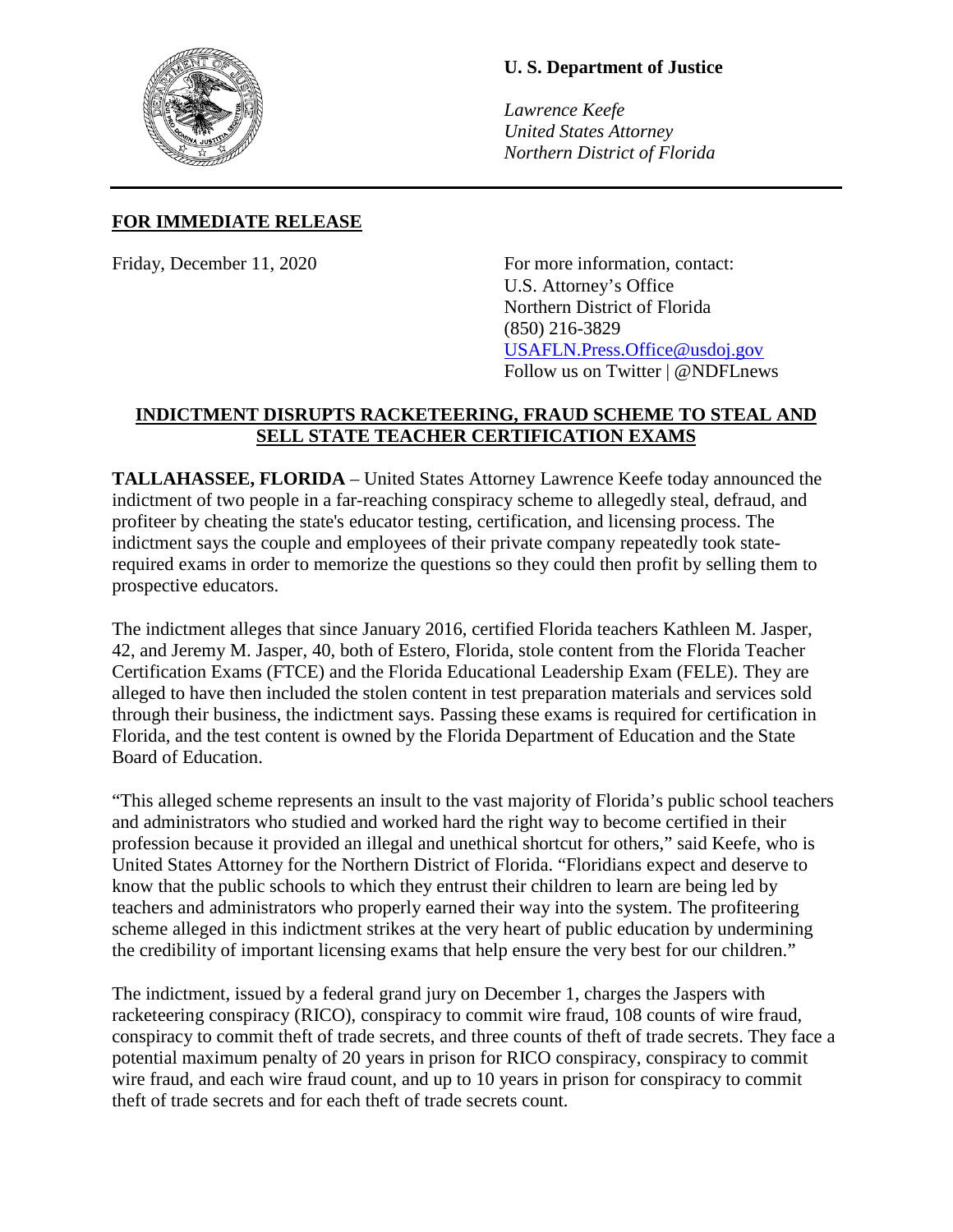According to the indictment, the Jaspers owned and operated NavaEd, LLC, a company that offered tutoring and training to prepare prospective Florida educators to pass the FTCE and the FELE. NavaEd offered training publications for sale worldwide directly through its website and through third-party e-commerce websites such as Amazon and Shopify.

The indictment alleges that Kathleen and Jeremy Jasper each took the FTCE and FELE multiple times – after having already passed the exams – in order to see and memorize, or "harvest," as many different exam questions as possible. According to the indictment, the Jaspers also directed NavaEd employees and independent contractors to take the exams for the same purpose.

As alleged in the indictment, the Jaspers and NavaEd customers shared the stolen FTCE and FELE test content with each other through email, phone, video conferencing, and messaging applications. The indictment also alleges that the Jaspers republished the stolen test content – verbatim and almost verbatim – into NavaEd publications that were written to prepare future Florida teachers and school administrators for the certification exams. These publications, as well as other NavaEd FTCE and FELE preparation materials, were disseminated and used during NavaEd training seminars and tutoring sessions.

"Today's indictment alleges that these two so-called educators knowingly and willfully preyed on school districts and teachers, and taxpayer money. Together with our law enforcement partners, we were able to stop them," said Kori Smith, Acting Special Agent in Charge of the U.S. Department of Education Office of Inspector General's Southern Regional Office. "As the office responsible for identifying fraud, abuse, and other criminal activity involving Department of Education funds and programs, ensuring that those who abuse these funds or game the system for their own selfish purposes are stopped and held accountable for their criminal actions is a big part of our mission."

The Jaspers, in their capacity as the owners of NavaEd, conspired to conduct their business affairs through a pattern of racketeering activity, which the indictment specifically alleges to consist of multiple acts of wire fraud. Wire fraud was committed when Kathleen and Jeremy Jasper, and employees and contractors working at their direction, falsely and fraudulently acknowledged and agreed to various testing rules and regulations, including a non-disclosure agreement, each time they registered to take the FTCE or FELE, the indictment says.

"These indictments are a powerful testament to the importance of cooperation between state and federal partners," said FDLE's Tallahassee Regional Operations Center Special Agent in Charge Mark Perez. "I am incredibly proud of the investigative resources our agents and analysts brought to this case, and tremendously grateful for our partners' diligent work ensuring that justice is done."

The case resulted from a joint investigation by the Florida Department of Law Enforcement, the United States Department of Education-Office of Inspector General, and the Florida Department of Education, with investigative assistance by Pearson VUE, the company with whom the Florida Department of Education contracted to administer and provide test security for the FTCE and FELE. Assistant United States Attorney Justin M. Keen is prosecuting the case.